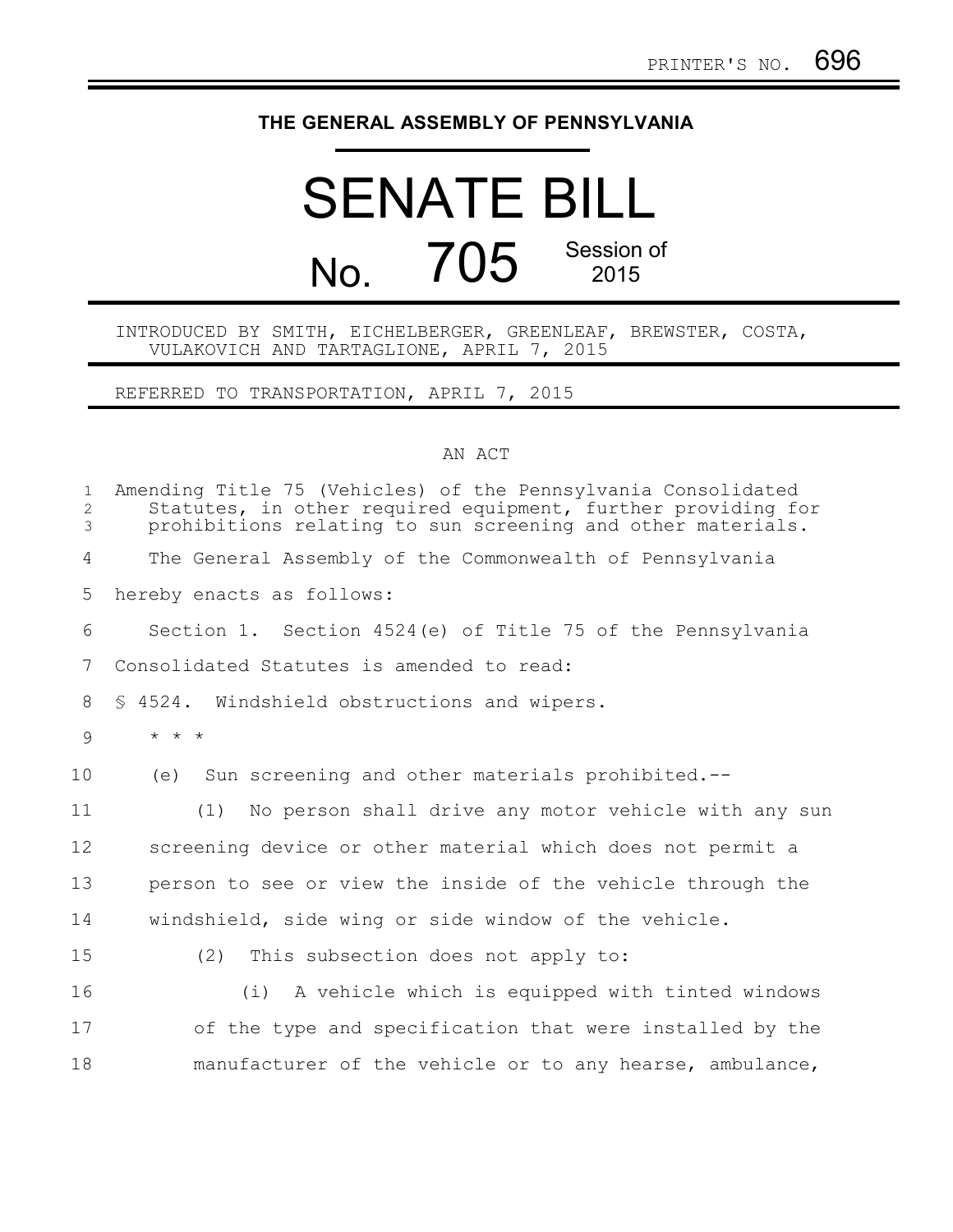government vehicle or any other vehicle for which a currently valid certificate of exemption has been issued in accordance with regulations adopted by the department.

(ii) A vehicle which is equipped with tinted windows, sun screening devices or other materials which comply with all applicable Federal regulations and for which a currently valid certificate of exemption for medical reasons has been issued in accordance with regulations adopted by the department. 4 5 6 7 8 9

(3) A certificate of exemption shall be issued by the department for a vehicle which is: 10 11

(i) Registered in this Commonwealth on the effective date of this subsection and is equipped with a sun screening device or other material prohibited under paragraph (1) on the effective date. 12 13 14 15

(ii) Equipped with tinted windows, sun screening devices or other materials for a physical condition that makes it necessary to equip the motor vehicle with sun screening material which would be of a light transmittance or luminous reflectance in violation of this section. The following apply: 16 17 18 19 20 21

(A) [A] (I) Except as set forth in subclause (II), a certificate of exemption for medical reasons shall be issued only if the owner or registrant of the vehicle, or a person residing in the household of the owner or registrant who regularly drives or is driven in the vehicle, suffers from a physical condition determined by the department, in consultation with the Medical Advisory Board, to justify the exemption. 22 23 24 25 26 27 28 29 30

20150SB0705PN0696 - 2 -

1

2

3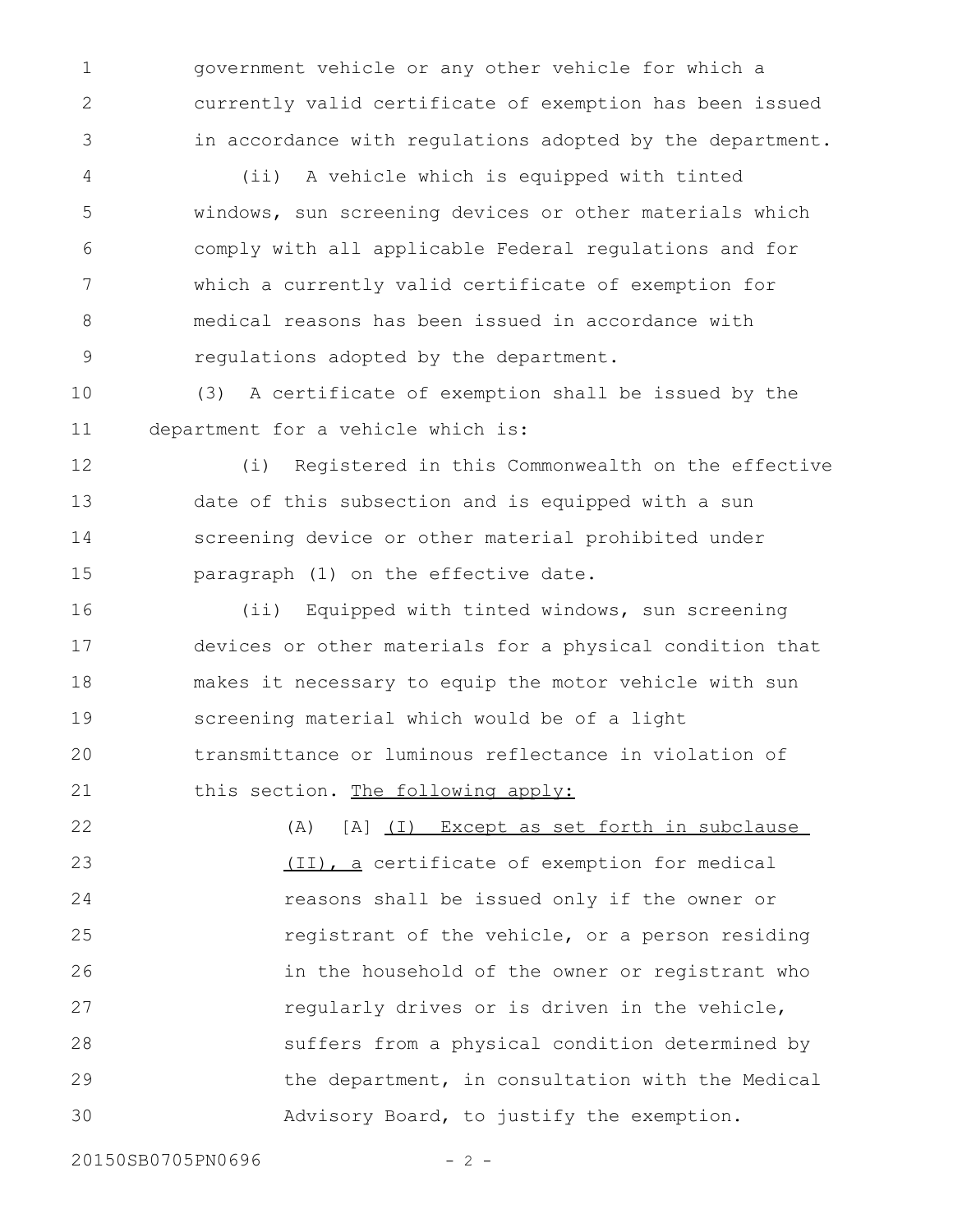(II) If the person suffers from the physical condition oculocutaneous albinism, the department shall issue a certificate of exemption due to medical reasons, provided that the condition is certified in accordance with clause (B). An exemption under this subclause shall permit the use of a sun screening device of a nonreflective type with reflectivity of not more than 15% used in conjunction with the automotive safety glazing materials on the front side wings and side windows adjacent to the right and left of the driver. 1 2 3 4 5 6 7 8 9 10 11 12

(B) Any person requesting an exemption for medical reasons shall have his physical condition certified to the department by a licensed physician or optometrist. 13 14 15 16

(4) A certificate of exemption issued under this subsection shall be carried in the vehicle and displayed on request of a police officer. 17 18 19

(5) Upon the sale or transfer of the vehicle to any person who does not qualify under paragraph (2)(ii), the exemption shall be null and void. Prior to the sale or transfer of an exempt vehicle, it shall be the sole responsibility of the owner or seller of a formerly exempt vehicle to remove all sun screening or other materials from the vehicle. At the time of the sale or transfer of a formerly exempt vehicle, the owner shall remove and destroy the certificate of exemption for physical reasons and provide the purchaser with a notarized statement setting forth the name and address of the owner or seller, the vehicle 20 21 22 23 24 25 26 27 28 29 30

20150SB0705PN0696 - 3 -